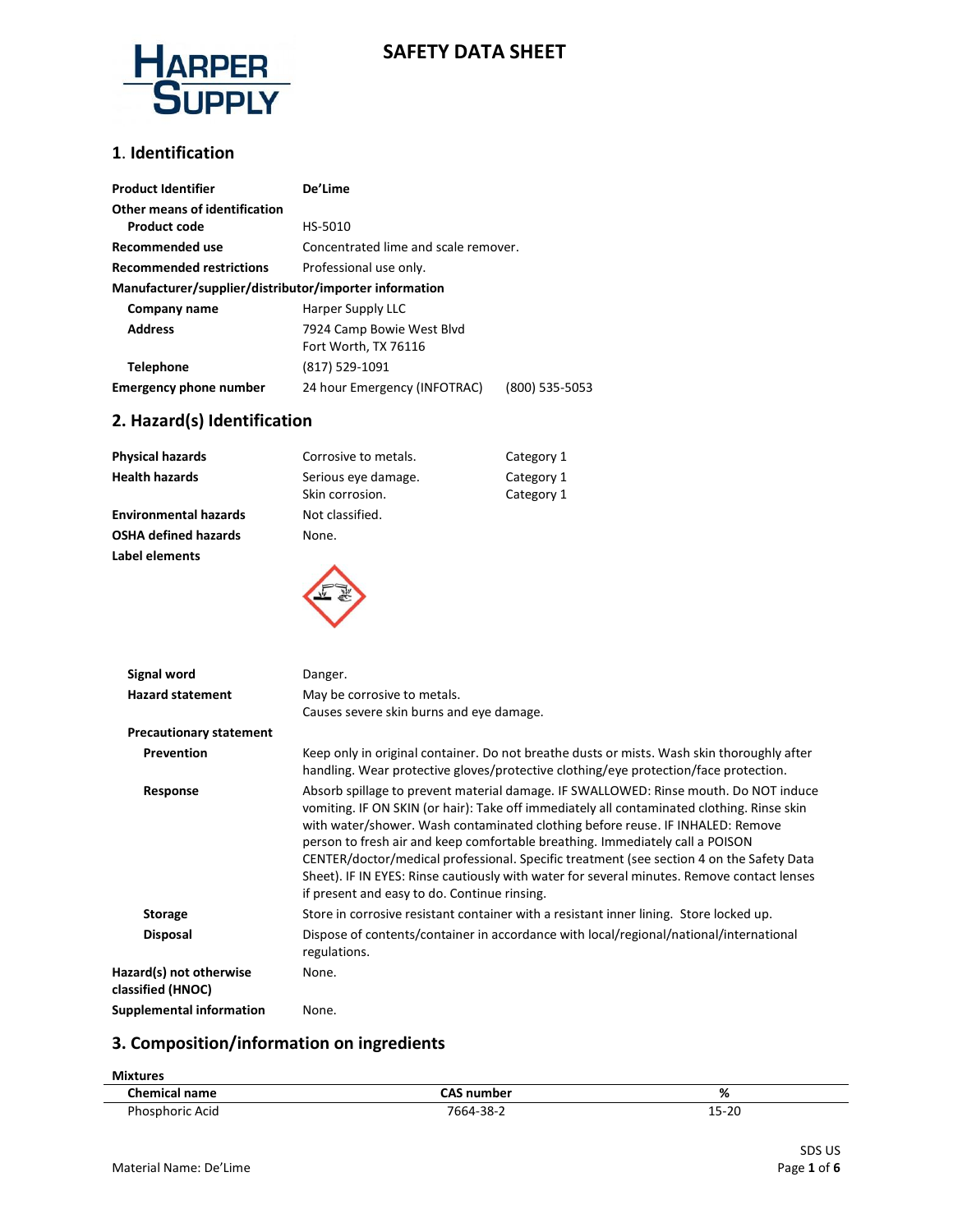| Hydrochloric Acid     | 7647-01-0                                                           | $1 - 5$                                                                                                                                                                             |  |
|-----------------------|---------------------------------------------------------------------|-------------------------------------------------------------------------------------------------------------------------------------------------------------------------------------|--|
|                       | Other components below reportable levels                            | 90-100                                                                                                                                                                              |  |
| 4. First-aid measures |                                                                     |                                                                                                                                                                                     |  |
| <b>Inhalation</b>     | Move to fresh air. Call a physician if symptoms develop or persist. |                                                                                                                                                                                     |  |
| Skin contact          |                                                                     | Remove contaminated clothing immediately and wash skin with soap and water. In case of<br>eczema or other skin disorders: Seek medical attention and take along these instructions. |  |
| Eye contact           |                                                                     | Rinse with water for at least 15 minutes. Remove contact lenses if present and easy to do so.                                                                                       |  |

|                                                                              | Immediately call a physician or transport to hospital.                                                                                                                                                                                                                     |
|------------------------------------------------------------------------------|----------------------------------------------------------------------------------------------------------------------------------------------------------------------------------------------------------------------------------------------------------------------------|
| Ingestion                                                                    | Rinse mouth. Get medical attention immediately. Do not induce vomiting.                                                                                                                                                                                                    |
| <b>Most important</b><br>symptoms/effects, acute and<br>delayed              | Can cause serious eye damage. Can cause burning sensation in affected areas. Shortness of<br>breath, respiratory tract irritation or damage. Hydrochloric acid is extremely destructive to<br>tissues of the mucous membranes and upper respiratory tract, eyes, and skin. |
| Indication of immediate<br>medical attention and special<br>treatment needed | Provide general support measures and treat symptomatically. Keep victim under observation.<br>Symptoms may be delayed.                                                                                                                                                     |
| <b>General information</b>                                                   | Ensure that medical personnel are aware of the material(s) involved, and take precautions to<br>protect themselves. Wash contaminated clothing before reuse. Use with extreme caution.                                                                                     |

#### **5. Fire-fighting measures**

| Suitable extinguishing media                                        | Water fog. Foam. Dry chemical powder. Carbon dioxide $(CO2)$ .                                |
|---------------------------------------------------------------------|-----------------------------------------------------------------------------------------------|
| Unsuitable extinguishing<br>media                                   | Do not use water jet as an extinguisher, as this will spread the fire.                        |
| Specific hazards arising from<br>the chemical                       | During fire, gases hazardous to health may be formed (hydrogen chloride gas).                 |
| Special protective equipment<br>and precautions for<br>firefighters | Self-contained breathing apparatus and full protecting clothing must be worn in case of fire. |
| <b>Fire-fighting</b><br>equipment/instructions                      | Move containers from fire area if you can do so without risk.                                 |
| <b>Specific methods</b>                                             | Use standard firefighting procedures and consider the hazards of other involved materials.    |
| <b>General fire hazards</b>                                         | No unusual fire or explosion hazards noted.                                                   |

#### **6. Accidental release measures**

| Personal precautions,<br>protective equipment and<br>emergency procedures | Keep unnecessary personnel away. Keep people away from and upwind of spill/leak. Keep out<br>of low areas. Wear appropriate protective equipment and clothing during clean-up. Avoid<br>inhalation of vapors or mists. Do not touch damaged containers or spilled materials unless<br>wearing appropriate protective clothing. Ensure adequate ventilation. Local authorities should<br>be advised if significant spillages cannot be contained. For personal protection, see section 8<br>of the SDS. |
|---------------------------------------------------------------------------|--------------------------------------------------------------------------------------------------------------------------------------------------------------------------------------------------------------------------------------------------------------------------------------------------------------------------------------------------------------------------------------------------------------------------------------------------------------------------------------------------------|
| <b>Methods and materials for</b><br>containment and cleaning up           | This product is miscible in water.                                                                                                                                                                                                                                                                                                                                                                                                                                                                     |
|                                                                           | Large spills: Stop the flow of material, if this is without risk. Dike the spilled material, where<br>this is possible. Cover with plastic sheet to prevent spreading. Absorb in vermiculite, dry sand<br>or earth and place into containers. Prevent entry into waterways, sewer, basements or<br>confined areas. Following product recovery, flush area with water.<br>Small spills: Wipe up with absorbent material (e.g. cloth, fleece). Clean surface thoroughly to                               |
|                                                                           | remove residual contamination.                                                                                                                                                                                                                                                                                                                                                                                                                                                                         |
|                                                                           | Never return spills to original container for re-use. For waste disposal, see section 13 of the<br>SDS.                                                                                                                                                                                                                                                                                                                                                                                                |
| <b>Environmental precautions</b>                                          | Avoid discharge into areas not consistent with package labeling.                                                                                                                                                                                                                                                                                                                                                                                                                                       |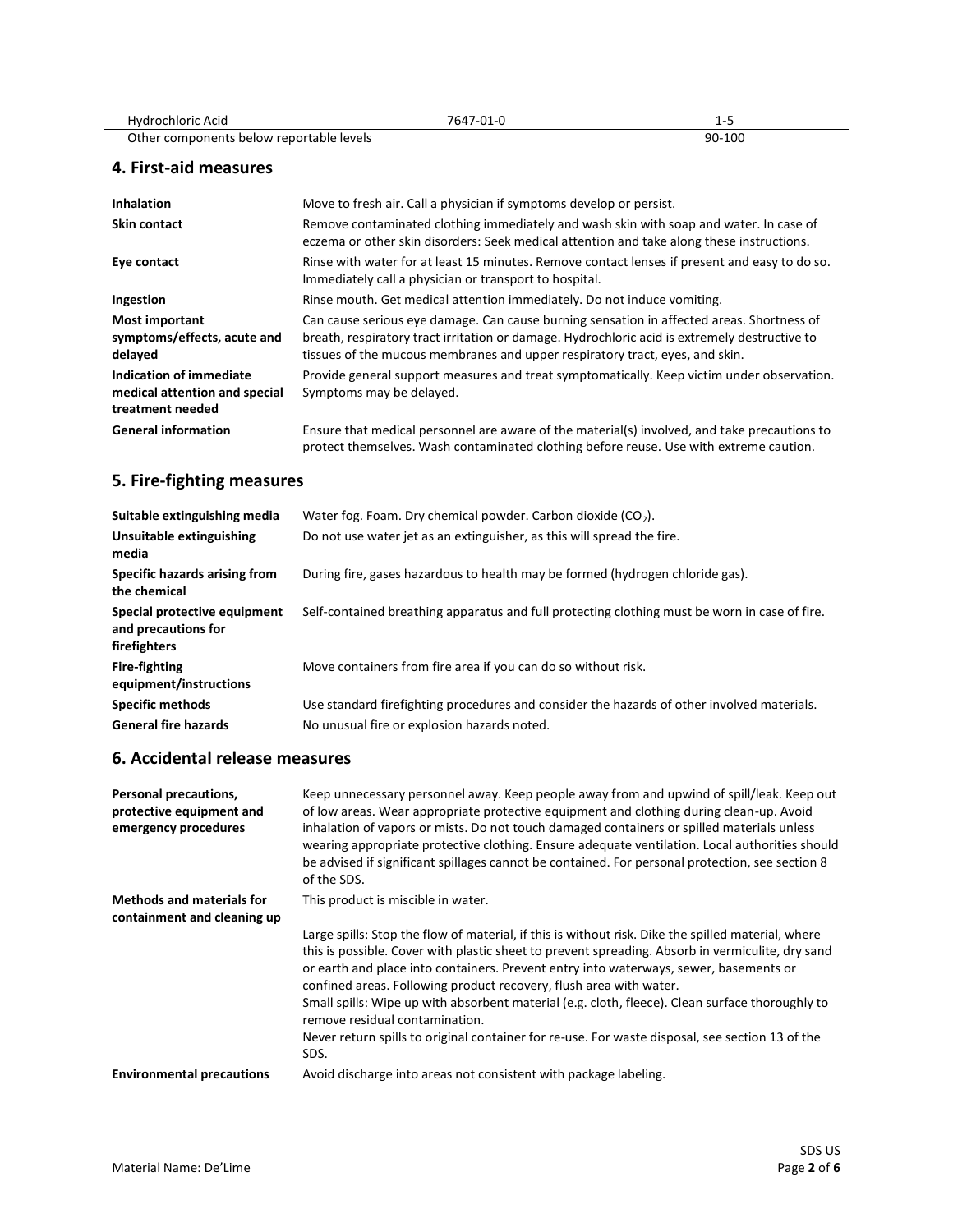# **7. Handling and storage**

| Precautions for safe handling                 | Avoid breathing mist or vapor. Avoid contact with eyes, skin, and clothing. Avoid prolonged<br>exposure. Provide adequate ventilation. Wear appropriate personal protective equipment.<br>Observe good industrial hygiene practices. |
|-----------------------------------------------|--------------------------------------------------------------------------------------------------------------------------------------------------------------------------------------------------------------------------------------|
| Conditions for safe storage,<br>including any | Store in original tightly closed container. Store away from incompatible materials (see section<br>10 of the SDS).                                                                                                                   |
| incompatibilities                             |                                                                                                                                                                                                                                      |

# **8. Exposure controls/personal protection**

| <b>Occupational exposure limits</b>      |                                                                                                                                                                                                                                                                                                                                                                                                                                    |                                                                                          |  |
|------------------------------------------|------------------------------------------------------------------------------------------------------------------------------------------------------------------------------------------------------------------------------------------------------------------------------------------------------------------------------------------------------------------------------------------------------------------------------------|------------------------------------------------------------------------------------------|--|
|                                          | US OSHA Table Z-1 Limits for Air Contaminants (29 CFR 1910.1000)                                                                                                                                                                                                                                                                                                                                                                   |                                                                                          |  |
| <b>Components</b>                        | <b>Type</b>                                                                                                                                                                                                                                                                                                                                                                                                                        | Value                                                                                    |  |
| Phosphoric Acid                          | <b>PEL</b>                                                                                                                                                                                                                                                                                                                                                                                                                         | 1 mg/m $3$                                                                               |  |
| Hydrochloric Acid                        | PEL                                                                                                                                                                                                                                                                                                                                                                                                                                | 5 ppm                                                                                    |  |
| <b>US ACGIH Threshold Limit Values</b>   |                                                                                                                                                                                                                                                                                                                                                                                                                                    |                                                                                          |  |
| <b>Components</b>                        | <b>Type</b>                                                                                                                                                                                                                                                                                                                                                                                                                        | Value                                                                                    |  |
| Phosphoric Acid                          | <b>STEL</b>                                                                                                                                                                                                                                                                                                                                                                                                                        | 3 mg/m $3$                                                                               |  |
| Hydrochloric Acid                        | <b>STEL</b>                                                                                                                                                                                                                                                                                                                                                                                                                        | 2 ppm                                                                                    |  |
| <b>Biological limit values</b>           | No information.                                                                                                                                                                                                                                                                                                                                                                                                                    |                                                                                          |  |
| Appropriate engineering<br>controls      | Good general ventilation (typically 10 air changes per hour) should be used. Ventilation rates<br>should be matched to conditions. If applicable, use process enclosures, local exhaust<br>ventilation, or other engineering controls to maintain airborne levels to an acceptable level. It<br>is recommended that users of this product perform a risk assessment to determine the<br>appropriate personal protective equipment. |                                                                                          |  |
|                                          | Individual protection measures, such as personal protective equipment                                                                                                                                                                                                                                                                                                                                                              |                                                                                          |  |
| Eye/face protection                      | Avoid contact with eyes. Wear safety glasses with side shields (or goggles).                                                                                                                                                                                                                                                                                                                                                       |                                                                                          |  |
| Skin protection                          |                                                                                                                                                                                                                                                                                                                                                                                                                                    |                                                                                          |  |
| <b>Hand protection</b>                   | Wear appropriate chemical resistant gloves.                                                                                                                                                                                                                                                                                                                                                                                        |                                                                                          |  |
| Other                                    |                                                                                                                                                                                                                                                                                                                                                                                                                                    | Wear appropriate chemical resistant clothing. Use of an impervious apron is recommended. |  |
| <b>Respiratory protection</b>            |                                                                                                                                                                                                                                                                                                                                                                                                                                    | In case of insufficient ventilation, wear suitable respiratory equipment.                |  |
| <b>Thermal hazards</b>                   | Wear appropriate thermal protective clothing, when necessary.                                                                                                                                                                                                                                                                                                                                                                      |                                                                                          |  |
| <b>General hygiene</b><br>considerations | When using do not smoke or use chewing tobacco. Always observe good personal hygiene<br>measures, such as washing after handling the material and before eating, drinking, and/or<br>smoking. Routinely wash work clothing and protective equipment to remove contaminants.<br>Contaminated work clothing should not be allowed out of the workplace.                                                                              |                                                                                          |  |

### **9. Physical and chemical properties**

| Clear liquid.           |
|-------------------------|
| Pink.                   |
| Characteristic.         |
| Not available.          |
| $0 - 1$                 |
| 14°F (-10°C) estimated. |
| >212°F (>100°C)         |
|                         |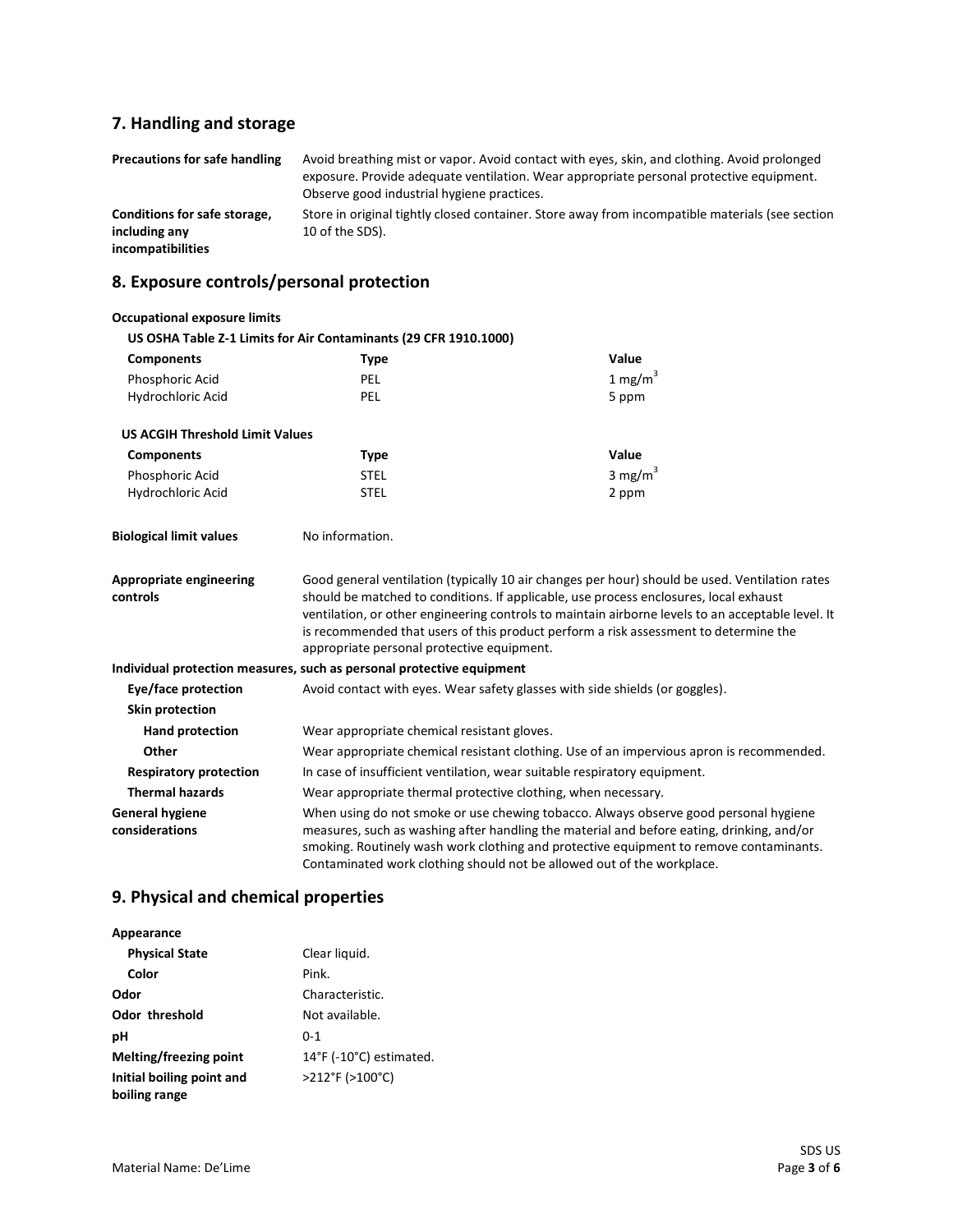| Flash point                      | Not applicable.            |
|----------------------------------|----------------------------|
| <b>Evaporation rate</b>          | Not available.             |
| Flammability                     | Not available.             |
| <b>Flammability Limits</b>       |                            |
| Upper                            | Not available.             |
| Lower                            | Not available.             |
| Vapor pressure                   | <0.01 mmHg at 77°F (25°C). |
| Vapor density                    | Not available.             |
| Specific gravity (water=1)       | 1.15                       |
| Solubility in water              | Soluble.                   |
| <b>Partition coefficient</b>     | Not available.             |
| (n-octanol/water)                |                            |
| <b>Auto-ignition temperature</b> | Not available.             |
| Decomposition temperature        | Not available.             |
| <b>Viscosity</b>                 | Not available.             |

# **10. Stability and reactivity**

| Reactivity                                   | This product is stable and non-reactive under normal conditions of use.   |
|----------------------------------------------|---------------------------------------------------------------------------|
| <b>Chemical stability</b>                    | Material is stable under normal conditions. Store in a cool dark place.   |
| <b>Possibility of hazardous</b><br>reactions | Hazardous polymerization does not occur.                                  |
| <b>Conditions to avoid</b>                   | Avoid storage in elevated temperatures.                                   |
| Incompatible materials                       | Bases, amines, metals. DO NOT MIX WITH BLEACH.                            |
| <b>Hazardous decomposition</b><br>products   | No hazardous decomposition products occur. In case of fire see section 5. |

### **11. Toxicological information**

| Information on likely routes<br>of exposure                                        |                                                                                                                                                                            |
|------------------------------------------------------------------------------------|----------------------------------------------------------------------------------------------------------------------------------------------------------------------------|
| Ingestion                                                                          | Do not ingest. May be harmful if swallowed.                                                                                                                                |
| <b>Inhalation</b>                                                                  | Do not inhale. May cause damage to the upper respiratory tract.                                                                                                            |
| Skin contact                                                                       | Can cause severe skin burns.                                                                                                                                               |
| Eye contact                                                                        | Can cause serious eye damage.                                                                                                                                              |
| Symptoms related to the<br>physical, chemical and<br>toxicological characteristics | Burning sensation, coughing, wheezing, shortness of breath. Hydrochloric acid is extremely<br>destructive to mucous membranes and upper respiratory tract, eyes, and skin. |
| <b>Acute toxicity</b>                                                              | May be harmful if swallowed.                                                                                                                                               |

| Product               | <b>Route and Species</b> | LV <sub>50</sub>      |  |
|-----------------------|--------------------------|-----------------------|--|
| De'Lime (CAS mixture) |                          |                       |  |
| Acute                 | <i>Oral</i> , rat        | 7,900 mg/kg estimated |  |

\*Estimates for product may be based on additional component data not shown

| Skin corrosion/irritation<br>Serious eye damage/<br><i>irritation</i> | Causes severe skin burns.<br>Causes serious eye damage.                                  |
|-----------------------------------------------------------------------|------------------------------------------------------------------------------------------|
| <b>Respiratory sensitization</b>                                      | Not considered a respiratory sensitizer.                                                 |
| <b>Skin sensitization</b>                                             | Not considered a skin sensitizer.                                                        |
| <b>Germ cell mutagenicity</b>                                         | No data available to indicate product or any components present at greater than 0.1% are |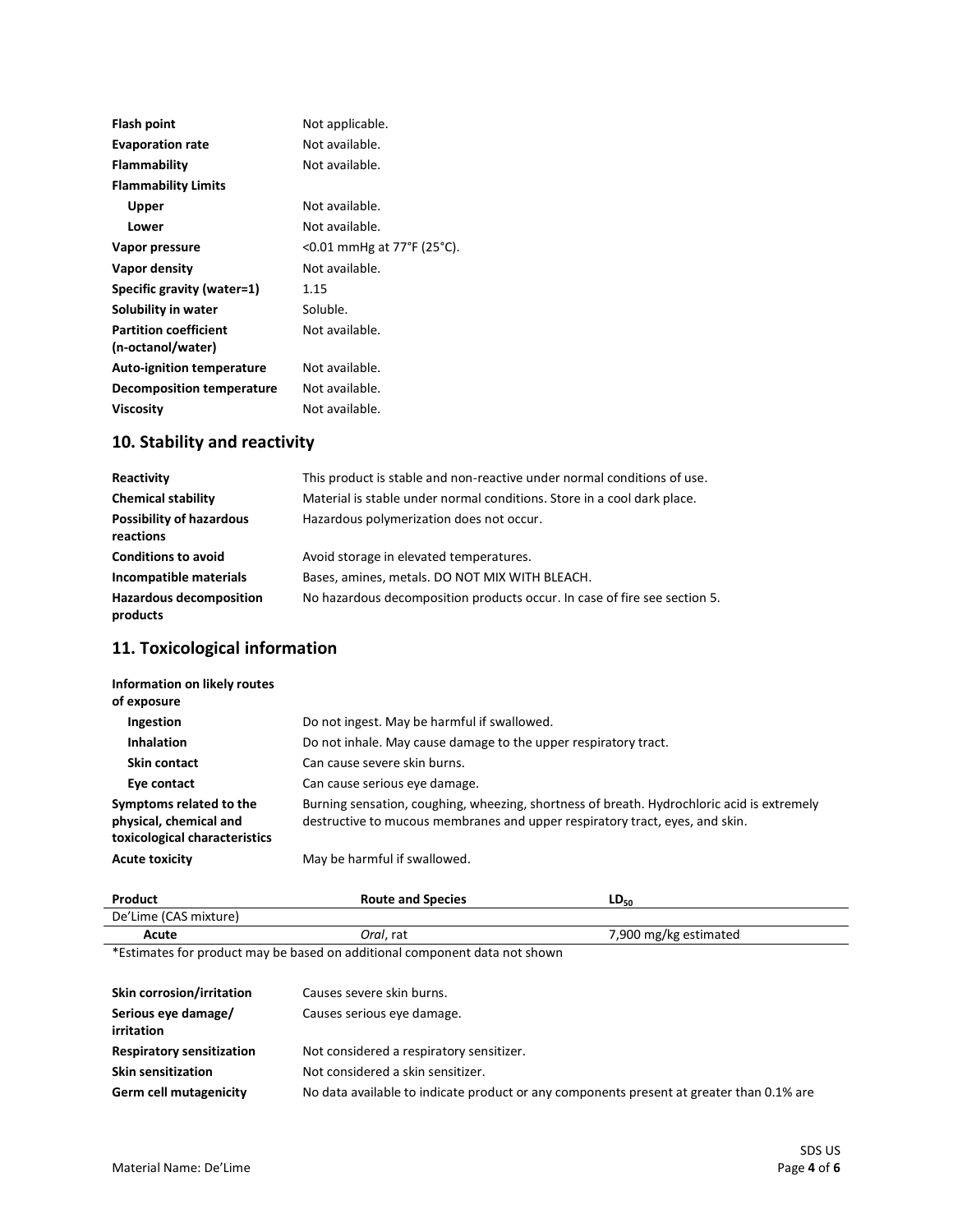|                                                       | mutagenic or genotoxic.                                                    |
|-------------------------------------------------------|----------------------------------------------------------------------------|
| Carcinogenicity                                       | Not considered a carcinogen.                                               |
|                                                       | OSHA Specifically Regulated Substances (29 CFR 1910.1001-1050)             |
| Not Listed.                                           |                                                                            |
| <b>Reproductive toxicity</b>                          | No data available.                                                         |
| Specific target organ toxicity<br>- single exposure   | May cause damage to the upper respiratory tract with prolonged inhalation. |
| Specific target organ toxicity<br>- repeated exposure | No data available.                                                         |
| <b>Aspiration hazard</b>                              | No data available.                                                         |

# **12. Ecological information**

| Product               | <b>Species</b>        | $LC_{50}$          |
|-----------------------|-----------------------|--------------------|
| De'Lime (CAS mixture) |                       |                    |
| Aquatic               |                       |                    |
| Fish                  | <b>Fathead Minnow</b> | 516 mg/L estimated |

| Persistence and degradability                                 | No data available. |
|---------------------------------------------------------------|--------------------|
| <b>Bioaccumulative potential</b>                              | Not data available |
| Partition coefficient n-octanol/water ( $log K_{\text{ow}}$ ) |                    |
|                                                               | Not available.     |
| <b>Mobility in soil</b>                                       | No data available. |
| Other adverse effects                                         | No data available. |

## **13. Disposal considerations**

| <b>Disposal instructions</b>          | Collect and reclaim or dispose in sealed containers at licensed waste disposal site. Dispose of<br>contents/container in accordance with local/regional/national/international regulations.                             |
|---------------------------------------|-------------------------------------------------------------------------------------------------------------------------------------------------------------------------------------------------------------------------|
| Local disposal regulations            | Dispose in accordance with all applicable regulations                                                                                                                                                                   |
| Hazardous waste code                  | The waste code should be assigned in discussion between the user, the producer and the<br>waste disposal company.                                                                                                       |
| Waste from residues/unused<br>product | Dispose of in accordance with local regulations. Empty containers or liners may retain some<br>product residues. This material and its container must be disposed of in a safe manner. (see:<br>Disposal instructions). |
| <b>Contaminated packaging</b>         | Empty containers should be taken to an approved waste handling site for recycling or<br>disposal. Since emptied containers may contain product residue, follow label warnings even<br>after container is emptied.       |

### **14. Transport information**

| UN number                          | UN3264                                                                                       |
|------------------------------------|----------------------------------------------------------------------------------------------|
| UN proper shipping name            | Corrosive liquids, acidic, inorganinc, n.o.s. (contains: phosphoric acid, hydrochloric acid) |
| Transport hazard class(es)         |                                                                                              |
| Class                              | 8                                                                                            |
| Subsidiary risk                    | -                                                                                            |
| Packaging group                    | Ш                                                                                            |
| <b>Marine pollutant</b>            | No                                                                                           |
| Special precautions for user       | Read safety instructions, SDS, and emergency procedures before handling.                     |
| <b>Transport in bulk according</b> | Not intended to be transported in bulk.                                                      |
|                                    |                                                                                              |